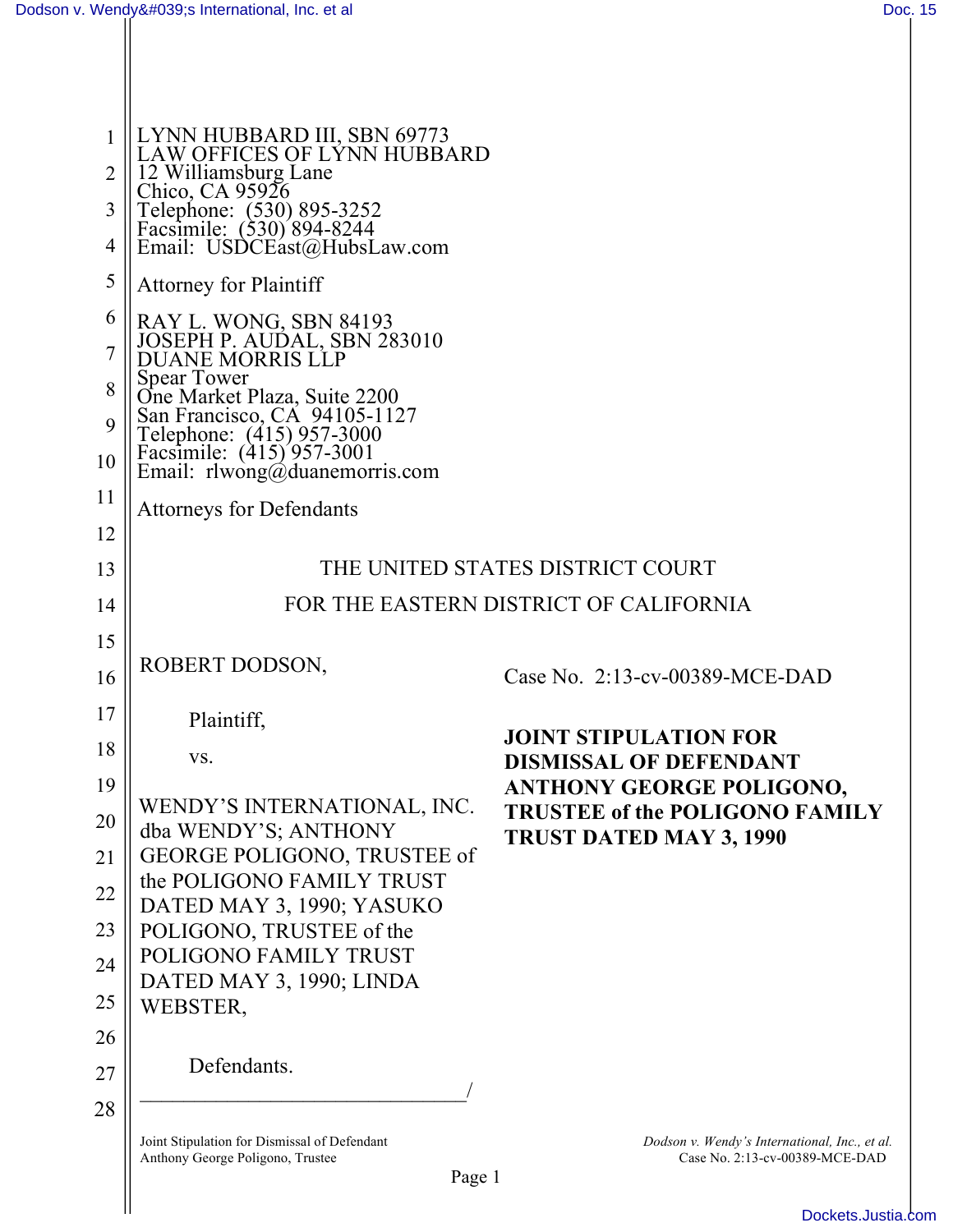|                | TO THE COURT AND TO ALL PARTIES:                                                         |  |  |
|----------------|------------------------------------------------------------------------------------------|--|--|
| $\overline{2}$ | Plaintiff, ROBERT DODSON, and defendant, ANTHONY GEORGE                                  |  |  |
| 3              | POLIGONO, TRUSTEE of the POLIGONO FAMILY TRUST DATED MAY 3,                              |  |  |
| $\overline{4}$ | 1990, stipulate to and jointly request that this Court enter a dismissal without         |  |  |
| 5              | prejudice of plaintiff's complaint in the above-entitled action pursuant to Fed. R. Civ. |  |  |
| 6              | P. 41(a)(2) as to ANTHONY GEORGE POLIGONO, TRUSTEE of the                                |  |  |
| $\tau$         | POLIGONO FAMILY TRUST DATED MAY 3, 1990 only.                                            |  |  |
| 8              | Nothing in this Joint Stipulation shall be construed to affect plaintiff's               |  |  |
| 9              | complaint and claims against defendants other than ANTHONY GEORGE                        |  |  |
| 10             | POLIGONO, TRUSTEE of the POLIGONO FAMILY TRUST DATED MAY 3,                              |  |  |
| 11             | 1990.                                                                                    |  |  |
| 12             | Dated: July 8, 2013<br>LAW OFFICES OF LYNN HUBBARD                                       |  |  |
| 13             |                                                                                          |  |  |
| 14             | /s/ Lynn Hubbard                                                                         |  |  |

Dated: July 8, 2013 DUANE MORRIS LLP

LYNN HUBBARD III Attorney for Plaintiff

*/s/ Ray L. Wong /*

Attorney for Defendants

RAY L. WONG

15

16

17

18

19

20

21

22

23

24

25

26

27

28